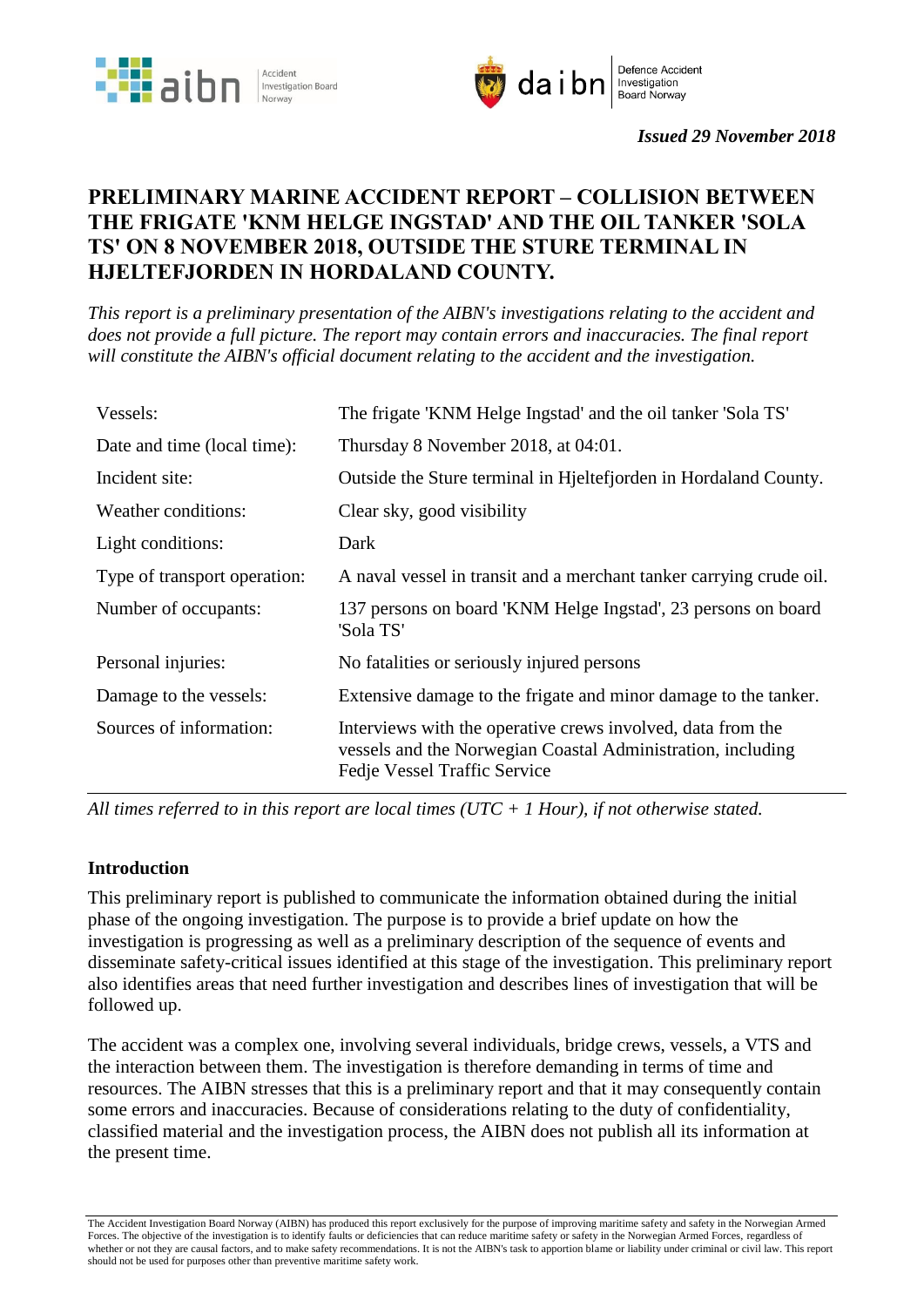## **Notification of the accident**

On the morning of Thursday 8 November 2018, the Accident Investigation Board Norway (AIBN) was informed of a collision between the frigate 'KNM Helge Ingstad' and the Maltese registered tanker 'Sola TS' in Hjeltefjorden, outside the Sture terminal in Øygarden Municipality in Hordaland County, Norway. The AIBN contacted the Defence Accident Investigation Board Norway (DAIBN) and it was decided to initiate a joint investigation into the accident, led by the AIBN. The AIBN then contacted the Marine Safety Investigation Unit of Malta (MSIU), which is also a participating party in the investigation; cf. Chapter 18 Section 474 of the Norwegian Maritime Code. The investigation is being conducted in accordance with Chapter 18 of the Norwegian Maritime Code and Directive 2009/18/EC of the European Parliament and of the Council of 23 April 2009 establishing the fundamental principles governing the investigation of accidents in the maritime transport sector.

## **The initial phase of the investigation**

In the course of the afternoon and evening of 8 November 2018, the AIBN arrived in Bergen with 14 representatives of the AIBN and the DAIBN, to initiate the investigation.

Interviews with the bridge crew on the tanker 'Sola TS', and the inspection of the vessel started the same day. The following day, the AIBN started its interviews with the bridge crew on the frigate 'KNM Helge Ingstad'. The AIBN has also conducted an inspection on board a similar frigate and interviewed several engine room and operations crew on 'KNM Helge Ingstad'. In addition, the AIBN has interviewed the pilot on board 'Sola TS' and personnel who were on duty at Fedje VTS.

The Voyage Data Recorder (VDR) from Sola TS has been secured and played back. It contains voyage data and audio recordings from the vessel's bridge. Radar data and automatic identification system (AIS) data have been obtained from the Norwegian Coastal Administration. Data from the bridge of 'KNM Helge Ingstad' have also been retrieved and secured.

The AIBN's initial investigation has focused on establishing a preliminary description of the sequence of events, and on mapping what took place on board 'KNM Helge Ingstad' and 'Sola TS' up until the time of the accident at 04:01, including the vessels' communication with Fedje VTS. The purpose has been to find answers to the questions of what happened, how it happened, and what were the circumstances surrounding the accident.

The investigation team has also started to map how the accident developed after the collision up until the time when all crew had been evacuated. In that connection, the AIBN has started to collect information to get a picture of the damage to the frigate, its damage stability, damage control procedures etc.

#### **Preliminary description of the sequence of events**

On Thursday 8 November 2018, the frigate 'KNM Helge Ingstad' was on a southerly course in inshore waters north of Bergen. Navigation training was being conducted as usual during a transit voyage. Before the vessel entered Fedje VTS's service area, the crew notified that they would enter the area from the north and stated their planned route. This was logged by Fedje VTS at 02:40. During the southbound voyage at a speed of about 17–18 knots, the AIS on board 'KNM Helge Ingstad' was set to receiver mode (receipt only, no transmission of own data), the vessel's navigation lights were lit and the vessel could be observed by radar. 'KNM Helge Ingstad' established a listening watch on VHF channel 80, the VTS's working frequency for the area.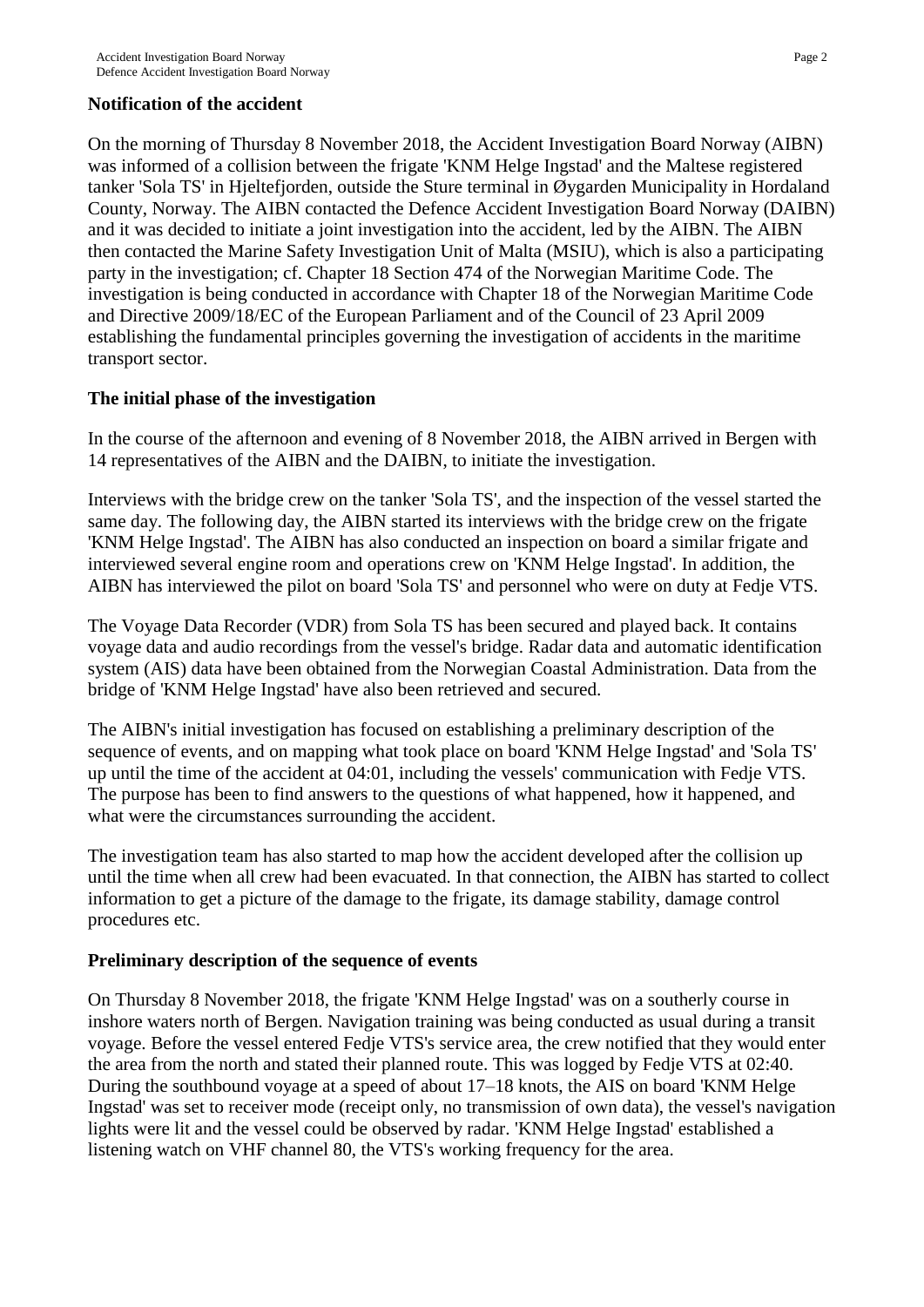Shortly before 03:00, a pilot from the Norwegian Coastal Administration boarded the Maltaregistered tanker 'Sola TS', which had been loaded with crude oil at the Sture terminal and was getting ready to depart. Two tugboats arrived soon after, to assist during the departure from the terminal.

At 03:13, the pilot on 'Sola TS' called Fedje VTS with the message that they were starting to unmoor and preparing for departure. The VTS confirmed receipt of the information. Around that time, there were three other northbound vessels in the area south of the Sture terminal.

At around 03:40, the navigation officer coming on watch arrived on the bridge of 'KNM Helge Ingstad', went through the handover procedure and was informed about vessel traffic in the waters by the officer leaving the watch. The three northbound vessels were registered and plotted on the radar on board 'KNM Helge Ingstad'. During the watch handover, an object with many lights was observed lying still just outside the Sture terminal.

At approximately 03:45, the pilot on 'Sola TS' notified Fedje VTS that the tanker was departing from the Sture terminal and heading west out Fedjeosen.

At approximately 03:55, the officer coming on watch on 'KNM Helge Ingstad' took over the watch, and the previous officer of the watch left the bridge.

Assisted by the two tugboats, the tanker 'Sola TS' started to move away from the quay at the Sture terminal. The vessel lay with its starboard side to the quay and the bow pointing south. When 'Sola TS' was sufficiently far from the quay, the vessel was turned to port to set the course at 350°, towards Fedjeosen. As 'Sola TS' was leaving the Sture terminal, three vessels approached from the south, at starboard quarter of the tanker, as it had now turned and set a northerly course. When 'Sola TS' left the quay, its navigation lights and deck lights were lit.

At approximately 03:57 the pilot observed the echo of a southbound vessel on the radar. The vessel was north of 'Sola TS'. The pilot saw the vessel's green light and that it would cross his course line, but did not have an AIS signal for the vessel.

At 03:58, the pilot called Fedje VTS and asked for the name of the vessel that was heading towards the tanker on the port bow. The VTS answered that they had no information about this vessel. The pilot and captain on 'Sola TS' then tried to contact the vessel in other ways. They flashed the Aldis lamp, and the pilot requested a 10-degree course change to 000° from the captain on 'Sola TS'.

At approximately 04:00, Fedje VTS called 'Sola TS' with the information that the vessel was possibly 'KNM Helge Ingstad'. Shortly thereafter, the pilot called 'KNM Helge Ingstad' and requested it to turn to starboard immediately. The bridge crew on 'KNM Helge Ingstad' replied that they could not turn to starboard before they had passed the object they saw on their starboard side.

Just after 04:00, 'KNM Helge Ingstad' was approximately 400 m from Sola TS. When 'KNM Helge Ingstad' did not change course, both the pilot and Fedje VTS called 'KNM Helge Ingstad' requesting the vessel to act. Shortly thereafter, 'KNM Helge Ingstad' carried out an avoidance manoeuvre, but it was too late, and the two vessels collided.

'KNM Helge Ingstad' sustained major damage in the collision. Control of the rudder and propulsion was lost. This caused the vessel to continue uncontrolled towards the shore, where it grounded at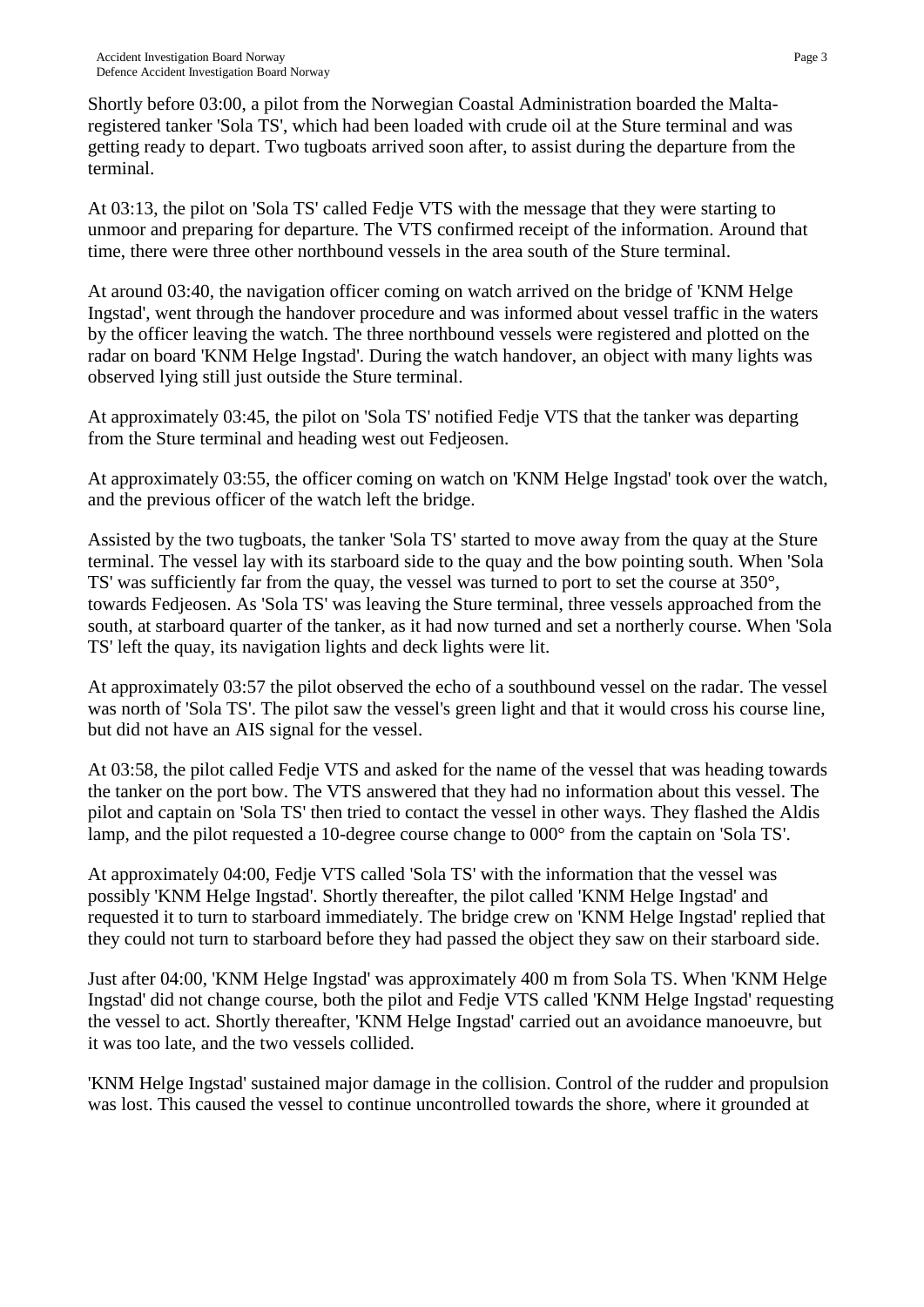04:11, approximately 10 minutes after the collision. As the vessel filled up with water, its stability and buoyancy deteriorated and 'KNM Helge Ingstad' was evacuated.

#### **Preliminary assessments**

The preliminary description of the sequence of events is based on the AIBN's initial investigations, including interviews with operative crews, and data from the vessels and the VTS. The AIBN considers the bridge crew on 'KNM Helge Ingstad', the bridge crew on 'Sola TS' and Fedje VTS to be three main entities in this investigation. The communication and cooperation between these three entities and within each entity affected the sequence of events. A thorough investigation and analysis of these factors will require much work. However, the AIBN can make the following preliminary assessments of the sequence of events:

It was a clear night when 'KNM Helge Ingstad' sailed southwards along Hjeltefjorden, and the lights from the Sture terminal must have been visible from afar. When the terminal first became visible from 'KNM Helge Ingstad', 'Sola TS' was alongside at the terminal. Because the crew on 'Sola TS' were preparing for departure, the deck of the tanker was well-lit. At a distance it would be difficult to separate the lights on the tanker from the lights at the terminal. Also, the lights did not move as the tanker was still alongside quay. It is highly probable that both these factors gave the crew on 'KNM Helge Ingstad' the impression early on that the lights belonged to a stationary object.

After the watch change at around 03:40–03:45, this was the basis for the bridge crew's understanding of the situation. Even though 'Sola TS' left the quay at around that time, there continued to be little relative movement of the lights as the tanker turned from a southerly to a northerly course. The tanker's use of deck lights after departure also meant that the crew on 'KNM Helge Ingstad' were unable to spot the navigation lights on 'Sola TS'.

When 'KNM Helge Ingstad' at approximately 04:00 stated that they could not turn to starboard, it was based on a continued perception of the lights as being stationary and that a turn to starboard would send them straight into the lit object. They also believed that they were communicating with one of the three northbound vessels that they were monitoring on the radar. It was not until just after this that the crew on 'KNM Helge Ingstad' became aware that they were on collision course, at which time it was impossible to avoid a collision.

The AIBN's preliminary assessment is that the accident was not caused by any single act or event, but can be explained by a series of interacting complex factors and circumstances. The investigation team is seeking to identify and understand these factors. So far, the AIBN has not seen any indication of technical systems not working as intended up until the time of the collision.

The AIBN has started to map how the accident developed after the collision and up until the time when all crew had been evacuated. In that connection, the Norwegian Armed Forces, Norwegian Defence Material Agency, the Norwegian Navy, the Norwegian Armed Forces Material Safety Authority (NAFMSA) and the ship designer Navantia have been informed that they will be notified of a critical safety issue. The notification concerns the frigate's watertight integrity. A description of the content and background of the notification is attached to this report.

## **Further lines of investigation**

Based on its preliminary description of the sequence of event, the AIBN has identified a need for further and more thorough investigations in the following areas: human factors, collaboration on the bridge, training and procedures, traffic control, language and communication, technology, and technical, operational, organisational and strategic choices.